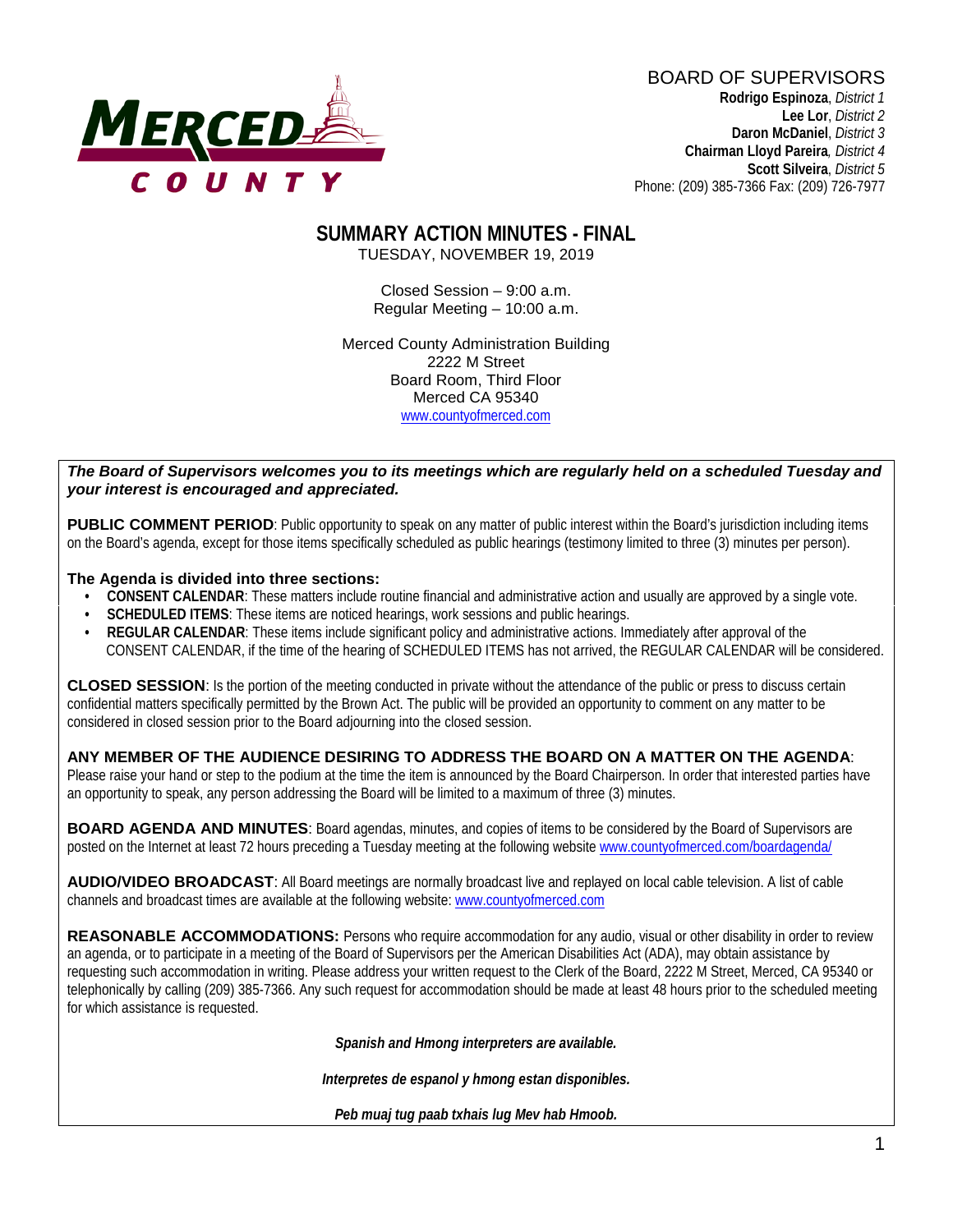#### SCHEDULED ITEMS

#### **9:00 A. M. THE PUBLIC IS INVITED TO SPEAK ON ANY ITEM ON THE AGENDA-TESTIMONY IS LIMITED TO THREE MINUTES PER PERSON**

#### **CLOSED SESSION - CONFERENCE WITH REAL PROPERTY NEGOTIATOR:**

It is the intention of the Board to meet in Closed Session concerning a Conference with Real Property Negotiator(s) Dana Hertfelder, Director of Public Works pursuant to Government Code Section 54956.8 as follows:

**Property:** 14,745 square feet more or less at the extension of Mission Avenue and the intersection of Coffee Street.

**Agency Negotiator:** Dana Hertfelder, Director of Public Works.

**Negotiation Parties:** Shemoil Development Company.

**Under Negotiation:** To request authority to negotiate proposed acquisition and value.

#### **CLOSED SESSION - CONFERENCE WITH REAL PROPERTY NEGOTIATOR:**

It is the intention of the Board to meet in Closed Session concerning a Conference with Real Property Negotiator(s) Mark Hendrickson, Director-Community and Economic Development pursuant to Government Code Section 54956.8 as follows:

**Property:** Property bordered by Stratofortress Drive, Aviation Drive, B Street and Jetlift Drive at Castle Commerce Center.

**Agency Negotiator:** Mark Hendrickson, Director, Community and Economic Development.

**Negotiation Parties:** Rhyolite Development Company, LLC.

**Under Negotiation:** To request authority to negotiate proposed acquisition and value.

### **THE BOARD RECESSED AT 9:06 A.M. AND RECONVENED AT 10:00 A.M. WITH ALL MEMBERS PRESENT, AND THE CHAIRMAN ADVISED STAFF WAS GIVEN DIRECTION**

## *REVIEW BOARD ORDER – SEE PAGE 11*

### **GOVERNMENT CODE SECTION 54954.2 COMPLIANCE (LATE AGENDA ITEMS)**

**10:00 A. M. INVOCATION led by Pastor Jimmie Davis, Atwater Christian Life Center/PLEDGE OF ALLEGIANCE**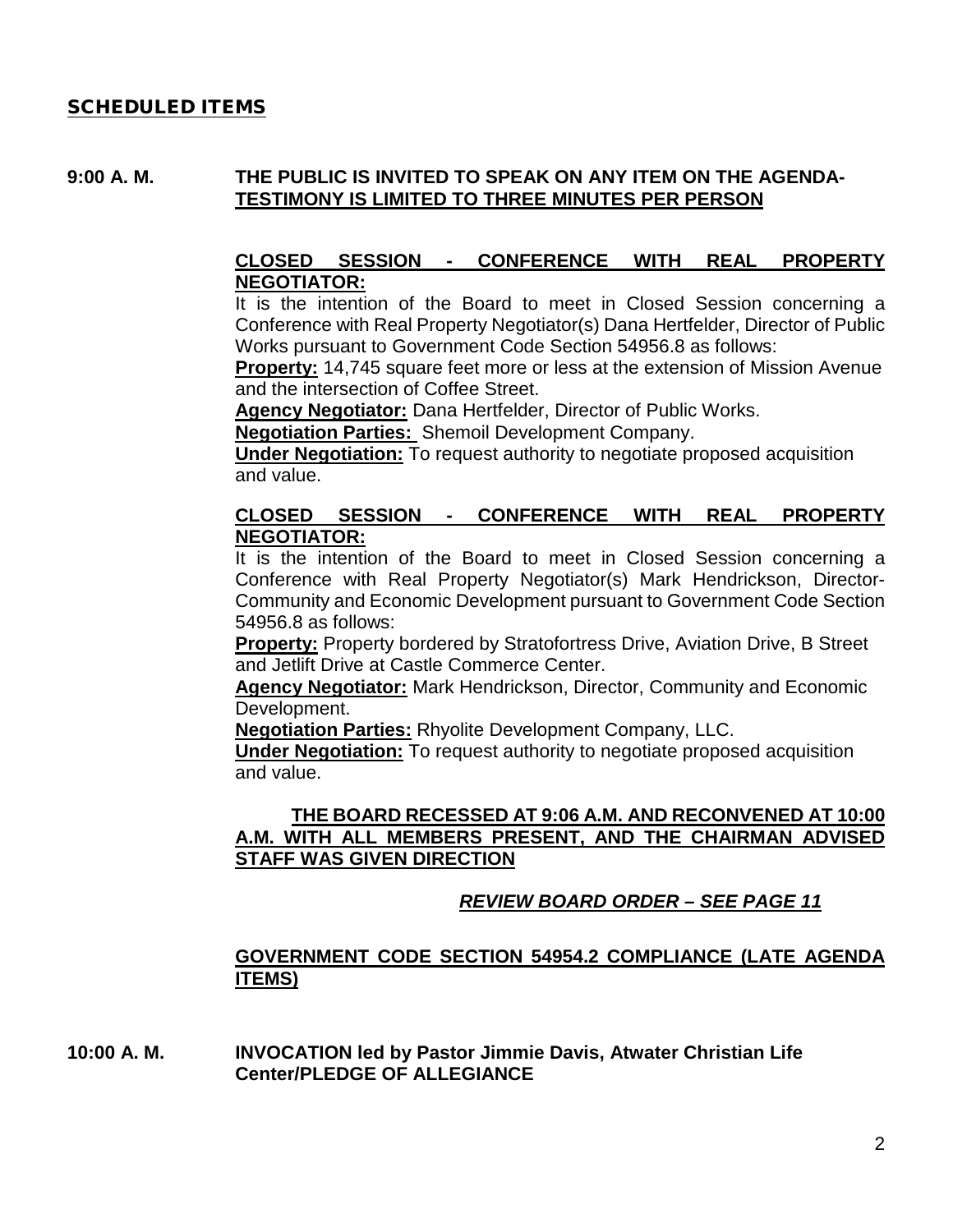**PUBLIC OPPORTUNITY TO SPEAK ON ANY MATTER OF PUBLIC INTEREST WITHIN THE BOARD'S JURISDICTION INCLUDING ITEMS ON THE BOARD'S AGENDA, EXCEPT FOR THOSE ITEMS SPECIFICALLY SCHEDULED AS PUBLIC HEARINGS (TESTIMONY LIMITED TO THREE MINUTES PER PERSON)**

### *REVIEW BOARD ORDER – SEE PAGE 11*

### **APPROVAL OF CONSENT AGENDA CALENDAR (ITEMS #1 - 14)**

### **PRESENTATION: MERCED COMMUNITY COLLEGE BOND MEASURE**

### *REVIEW BOARD ORDER – SEE PAGE 11*

### **SCHEDULED ITEMS/PUBLIC HEARINGS:**

#### **PUBLIC HEALTH - FIRST READING - PROPOSED ORDINANCE**

Conduct First Reading to Amend Ordinance No. 1950 - Health Department Fees.

### **RECOMMENDATION:**

1) Introduce and conduct a first reading of the proposed ordinance entitled Health Department Fees (Amends Ordinance No. 1950 and Chapter 9.49.020 of the County Code);

2) Waive further reading of the proposed ordinance; and,

3) Set a second reading and possible adoption on December 17, 2019 at 10:00 a.m.

## *REVIEW BOARD ORDER – SEE PAGE 12*

### **PUBLIC WORKS - SECOND READING - PROPOSED ORDINANCE**

Conduct second reading to adopt Ordinances amending the Merced County Building and Fire Codes contained in County Code Chapter 9.24 and Chapters 16.12 through 16.50.

## **RECOMMENDATION:**

### *Merced County Building Code*

1) Conduct a second reading of the proposed ordinance entitled: An ordinance regulating the erection, construction, enlargement, alteration, repair, moving, removal, demolition, conversion, occupancy, equipment, use, height, area and maintenance of all buildings or structures in the County of Merced; and, providing for the issuance of building permits and collection of fees therefore; and,

2) Waive further reading; and,

3) Adopt the proposed ordinance, which adopts the 2019 California Building Codes and amends the County Building Codes contained in code chapters 16.12 through 16.50 of the County Code to reflect that adoption.

### *Merced County Fire Code*

1) Conduct a second reading of the proposed ordinance entitled: An ordinance relating to the adoption of the 2019 California Fire Code; and,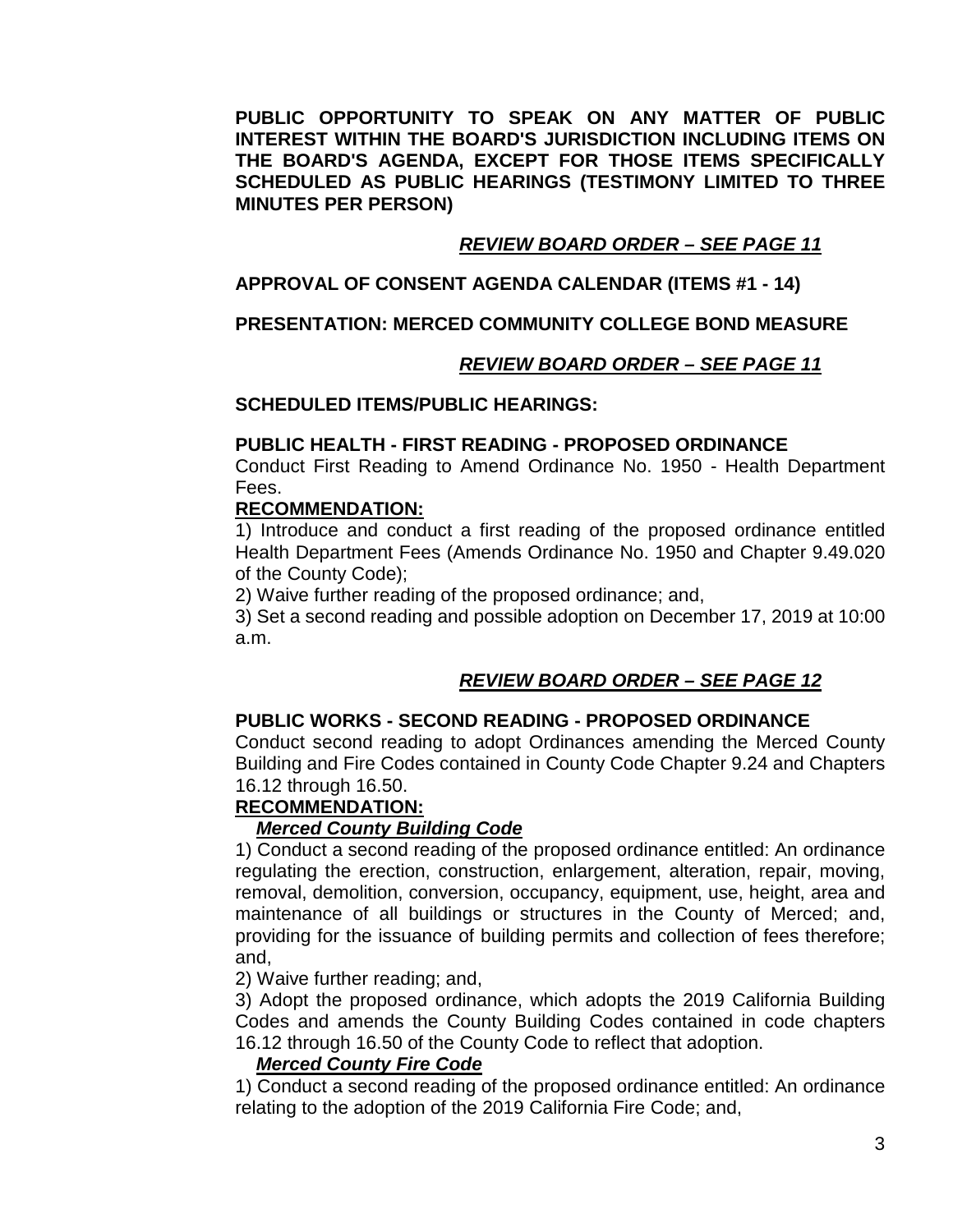2) Waive further reading; and,

3) Adopt the proposed ordinance, which adopts the 2019 California Fire Code and amends section 9.24.010 of Chapter 9.24, Title 9, of the County Code to reflect that adoption.

## *REVIEW BOARD ORDER – SEE PAGE 12*

### **COUNTY EXECUTIVE OFFICE - SECOND READING - PROPOSED ORDINANCE**

Conduct a second reading to consider an ordinance amending the Sales and Use Tax Code Chapter 5.24.130 of Title 5 of the Merced County Code. **RECOMMENDATION:**

1) Conduct a second reading of the proposed ordinance amending the Sales and Use Tax Code Chapter 5.24.130 of Title 5 of the Merced County Code (Amends Ordinance Nos. 1952, 744, 741, 733, 660, 328 and 327); 2) Waive further reading and adopt proposed ordinance.

## *REVIEW BOARD ORDER – SEE PAGE 12 AND 13*

## **COMMUNITY AND ECONOMIC DEVELOPMENT - PUBLIC HEARING**

To consider approval of General Plan Amendment No. GPA19-003 and Zone Change No. ZC19-004.

### **RECOMMENDATION:**

1) Open the Public Hearing to receive testimony on the proposed general plan amendment and zone change ordinance amending the General Plan and zoning designation of a 4.74 acre parcel located on the southwest corner of East Mission Avenue and South Alfalfa Road in the Merced Area (APN 066-034-001) (the "Parcel"), from Undesignated to Agricultural land use and zoned A-1 (General Agricultural);

2) Close the Public Hearing;

3) Determine that no further environmental review is required pursuant to Section 15183 - "Projects Consistent with a Community Plan or Zoning";

4) Adopt the Resolution for General Plan Amendment No. GPA19-003 to change the land use designation of the parcel from Undesignated to Agricultural; and,

5) Adopt the Ordinance for Zone Change No. ZC19-004 to change the zoning designation of the parcel from Undesignated to A-1 (General Agricultural).

## *REVIEW BOARD ORDER – SEE PAGE 13*

## **TREASURER-TAX COLLECTOR - PUBLIC HEARING**

To consider proposed Ordinance entitled "An Ordinance Amending the Merced County Treasurer-Tax Collector Fee Schedule" (Amends Ordinance No. 1968 and County Code Chapter 5.56.10).

### **RECOMMENDATION:**

1) Introduce the proposed Ordinance entitled "An Ordinance amending the Merced County Treasurer-Tax Collector Fee Schedule" (Amends Ordinance No. 1968 and County Code Chapter 5.56.10);

2) Waive further reading;

3) Open Public Hearing and receive testimony;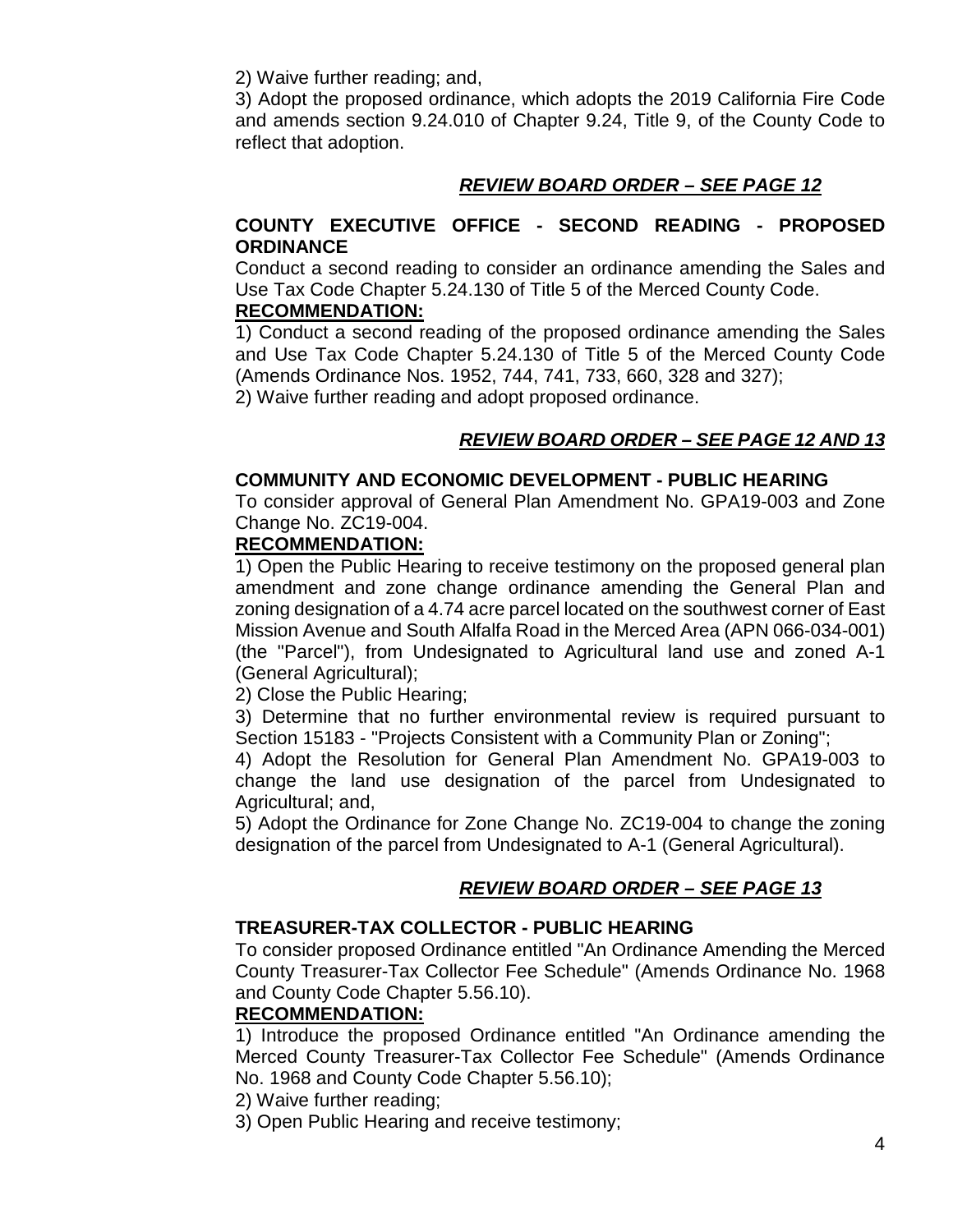- 4) Close the Public Hearing;
- 5) Adopt the proposed Ordinance.

## *REVIEW BOARD ORDER – SEE PAGE 13*

## **1:30 P.M. PUBLIC FORUM - ICE ACCESS:**

1) Conduct a Public Forum in accordance with Government Code Section 7283.1(d);

2) Receive and consider a report regarding local law enforcement agencies interaction and communication with the United States Immigration and Customs Enforcement in 2018; and,

3) Receive and consider public comment.

## *REVIEW BOARD ORDER – SEE PAGE 16 AND 17*

## **REPORTS/BOARD DIRECTION**

County Executive Officer, County Counsel, Board of Supervisors Members

## CONSENT CALENDAR (Items # 1-14) **APPROVED AS RECOMMENDED AYES: ALL**

### Public Works

- 1. Approve Budget Transfer in the amount of \$11,500 to purchase a MIG Welder.
- 2. Approve Budget Transfer requesting a change in the description of Capital Asset No. 85418 from Folding Boom Truck to Excavator.
- 3. Approve Budget Transfer in the amount of \$100,000 to fund secured parking for County owned Juvenile Probation vehicles at 1880 Wardrobe Avenue. (4/5 Vote Required)

### Human Services Agency

- 4. Approve and authorize the Chairman to sign Amendment Contract No. 2019193 with Merced County Rescue Mission for Congregate Site Management Services for seniors; and approve related budget transfer.
- 5. Approve and authorize the Chairman to sign Amendment Contract No. 2019136 (State Revenue Contract #MS-1920-28) with California Department of Aging for Senior Case Management Services; adopt Resolution and approve related budget transfer. (4/5 Vote Required)

## **ADOPTED RESOLUTION NO. 2019-109**

6. Approve Budget Transfer requesting a change in the description of Capital Asset No. 85425 from Mid-Size to Enterprise Vehicle Lease Program.

## Community and Economic Development

7. Set a Public Hearing for December 10, 2019 at 10:00 a.m. to receive public comment, and to consider adopting the Northern and Central Delta-Mendota Groundwater Sustainability Plan for the Northwestern Delta-Mendota Groundwater Sustainability Agency.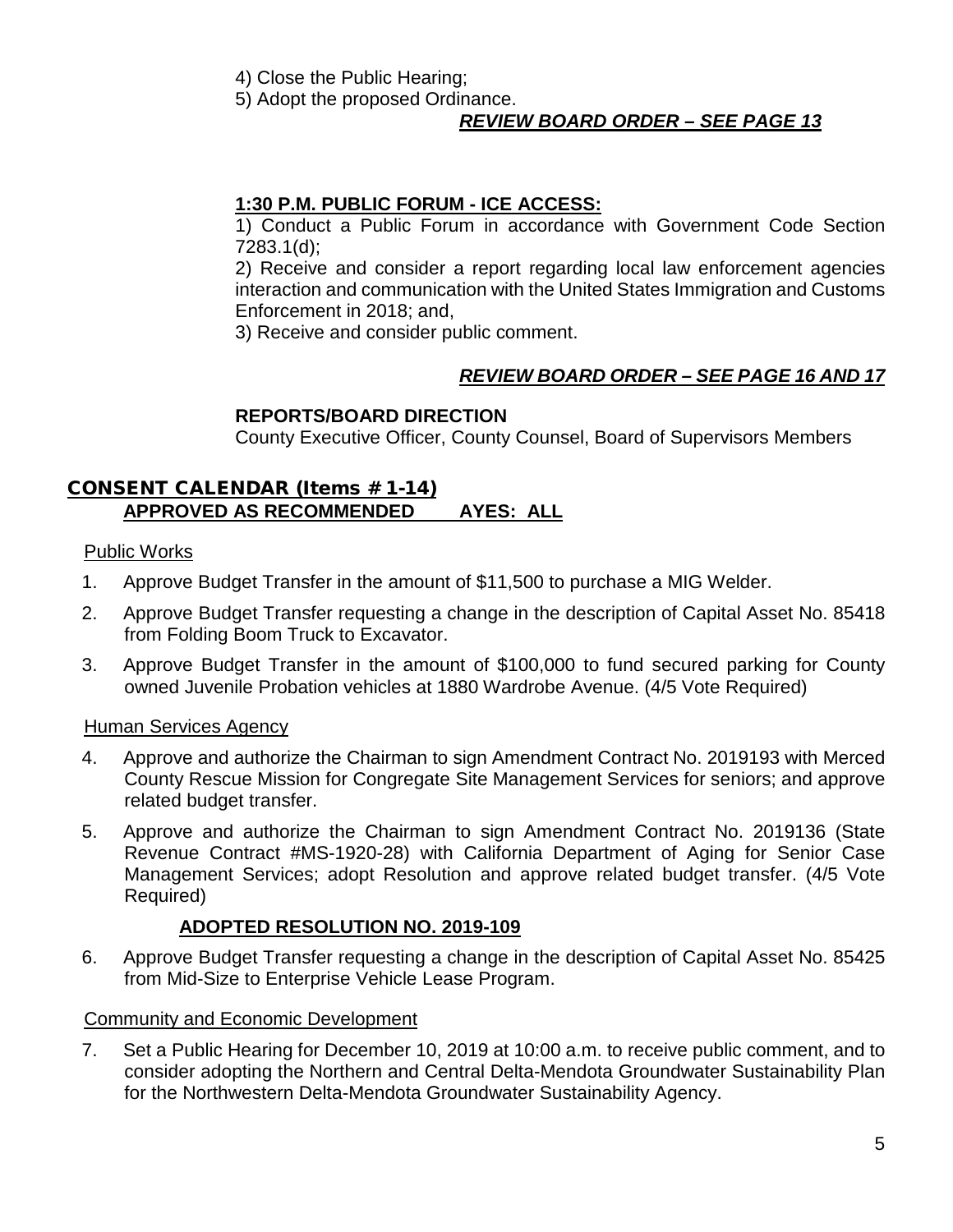### Board of Supervisors

8. Approve minutes for May 21, 2019, May 21, 2019 - Addendum, June 4, 2019, June 18, 2019, July 9, 2019, July 30, 2019, August 13, 2019, August 27, 2019 and August 27, 2019 - IHSS.

# *REVIEW BOARD ORDER – SEE PAGE 14*

### Executive Office

9. Act on Claims for Damages submitted by Daphne Thomas, Samantha Burns and Makayla Robles as recommended by Risk Management and County Counsel.

### Board Recognition

- 10. Authorize Certificate of Recognition to The American Legion Auxiliary in celebration of their 100th Year Anniversary.
- 11. Authorize Certificate of Recognition to Merced Irrigation District in celebration of their 100th Year Anniversary.
- 12. Authorize Certificates of Recognition for the Agricultural Leadership Award for Outstanding Agricultural Contributions to Merced County to: Don Arburua Cattle Co. for Livestock, Gary Giampaoli for Field & Row Crops, Minturn Huller for Ag Business, Sonia Falaschi for Ag Education, and Parreira Almond Processing for Trees.
- 13. Authorize Certificates of Recognition to various individuals from Portuguese Education Foundation of Central California for awards to community members and students receiving scholarships.
- 14. Authorize Certificates of Recognition for being selected as a 2019 Grand Marshal of the Veteran's Day Parade to Charles Hendrickson, Airman 1st Class, United States Air Force, World War II and Korean War and Herman Hermosillo, Sergeant, United States Army, Korean War.

# REGULAR CALENDAR

## BOARD ACTION

## PUBLIC WORKS

15. 1) Approve the Joint Use Agreement between the County and Pacific Gas and Electric (PG&E) that preserves PG&E's real property rights as they relate to the relocation of existing overhead facilities for the Campus Parkway Segment 3 project; and 2) Authorize the Chairman to execute the agreement upon review by Risk and County Counsel.

## **AUTHORIZED CONTRACT NO. 2019356 AS RECOMMENDED AYES: ALL**

16. 1) Approve the Utility Agreement between Merced County and Pacific Gas and Electric (PG&E) for the relocation of existing utilities for the Los Cerritos Road over Dry Creek Bridge Project; 2) Authorize the Director of Public Works to execute the agreement upon review by Risk and County Counsel.

## **AUTHORIZED CONTRACT NO. 2019357 AS RECOMMENDED AYES: ALL**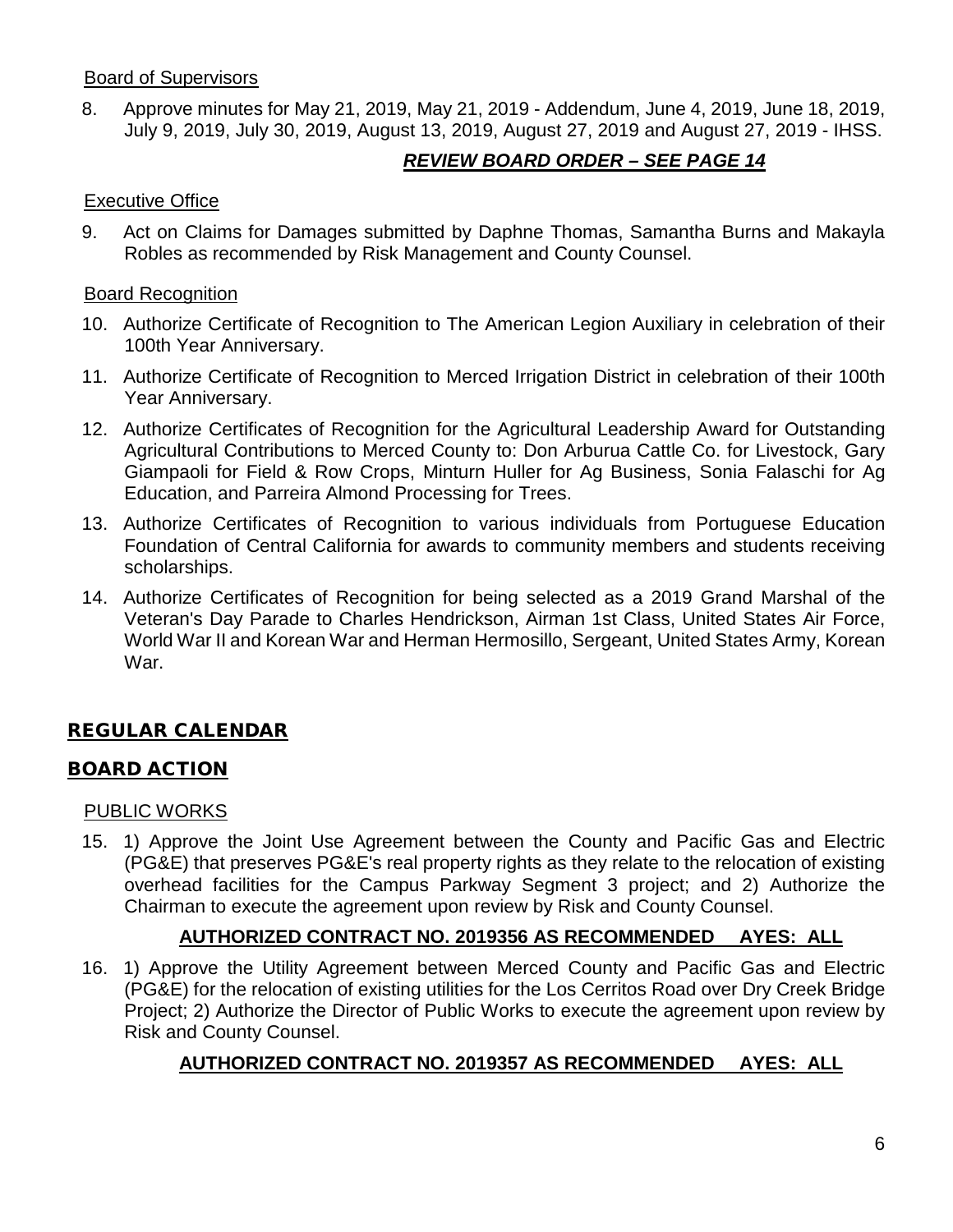17. Adopt the 2019 Title II Grievance Policy and Procedure, as required under the Americans with Disabilities Act, to address grievances against the County that allege disability-related discrimination based on the denial of access to facilities, programs, or services.

# **APPROVED AS RECOMMENDED AYES: ALL**

## *REVIEW BOARD ORDER – SEE PAGE 14*

## HEALTH

18. 1) Approve the Merced County Department of Public Health's acceptance of the Child Health and Disability Prevention Program, Health Care Program for Children in Foster Care Program, and the California Children's Services Program terms and conditions as stated in the submitted certification statements and funding in the amount of \$2,639,531; 2) Authorize the Chairman to sign the Certification Statements; and, 3) Approve related budget transfer. (4/5 Vote Required)

# **AUTHORIZED CONTRACT NO. 2019358 AS RECOMMENDED AYES: ALL**

19. Contract with California Department of General Services, Office of Administrative Hearings to provide a Hearing Officer for ambulance service provider license appeals hearings as needed.

## **AUTHORIZED CONTRACT NO. 2019359 AS RECOMMENDED AYES: ALL**

## BEHAVIORAL HEALTH AND RECOVERY SERVICES

20. Authorize the Department of Administrative Services, on behalf of Behavioral Health and Recovery Services to develop and release a Request for Proposal to secure qualified vendors to provide Southeast Asian Community Advocacy Program services to the County, to select the most responsive bidders, to negotiate agreements; and return to the Board for final agreements.

## **APPROVED AS RECOMMENDED AYES: ALL**

## HUMAN SERVICES AGENCY

21. Memorandum of Understanding (MOU) with Veterans of Foreign Wars Post 2487 and American Legion Post 166 to allow the Veterans to use a County-owned computer and internet service to connect to the Veterans Affairs Central California Health Care System at 2615 E. Clinton Avenue, Fresno, CA.

# **AUTHORIZED CONTRACT NO. 2019360 AS RECOMMENDED AYES: ALL**

22. Contract with City of Merced for the Continuum of Care.

# **AUTHORIZED CONTRACT NO. 2019361 AS RECOMMENDED AYES: ALL**

## COMMUNITY AND ECONOMIC DEVELOPMENT

23. 1) Contract award for RFP No. 7290 for Grant Writing, Administration, and Implementation of the Affordable Housing Program; 2) Authorize the Chairman to sign contract with Self-Help Enterprises.

# **AUTHORIZED CONTRACT NO. 2019355 AS RECOMMENDED AYES: ALL**

24. 1) Adopt the Castle Airport 5-Year Airport Capital Improvement Plan (ACIP) Annual Update; 2) Authorize Chairman to sign all Castle Airport ACIP Data Sheets; 3) After review by County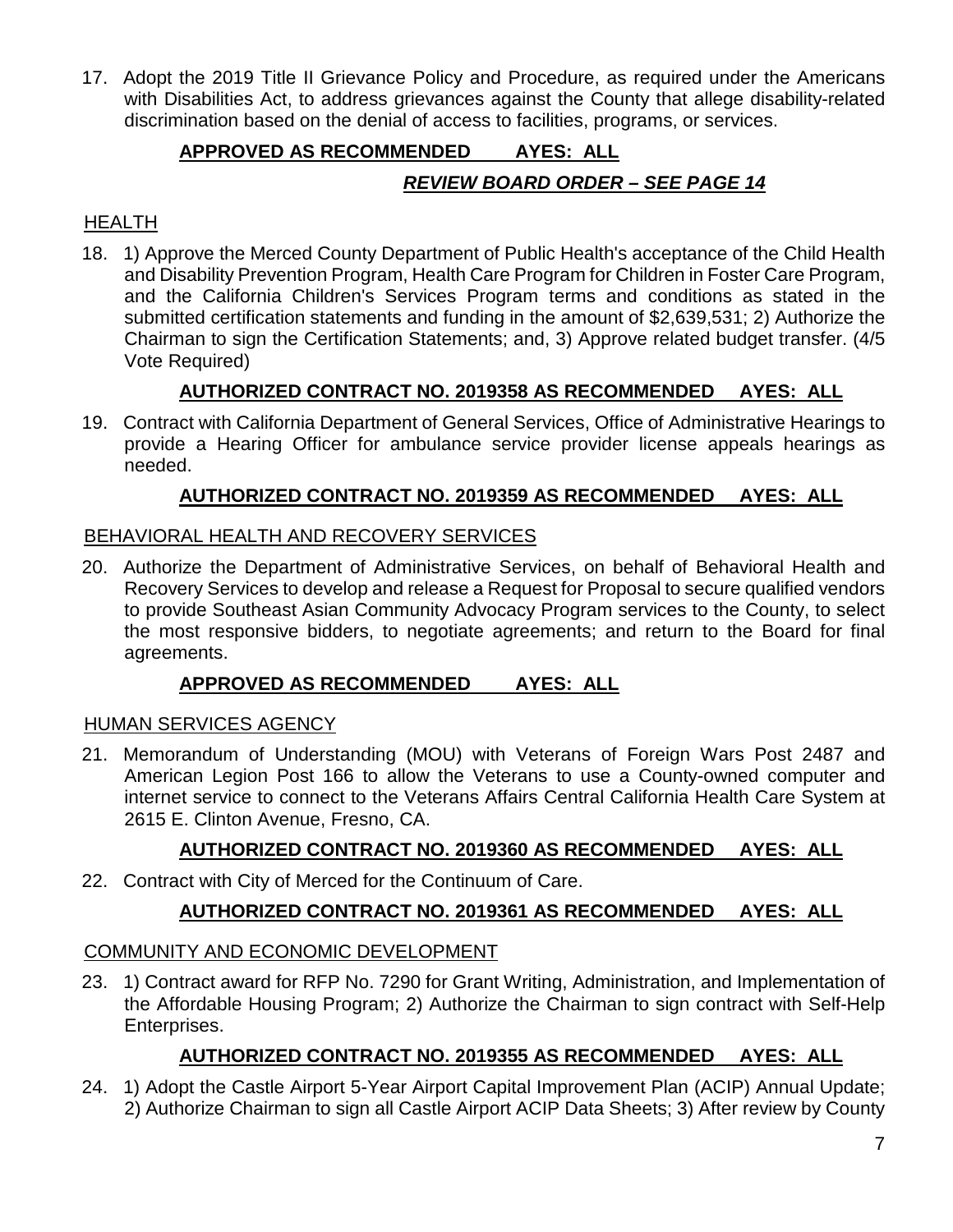Counsel, authorize staff to submit, and the Director of Community and Economic Development to sign, grant applications for the projects listed on the ACIP provided the requested funds do not exceed the amounts stated in the ACIP; and 4) Direct staff to return to the Board with the grant offers for approval.

# **APPROVED AS RECOMMENDED AYES: ALL**

# *REVIEW BOARD ORDER – SEE PAGE 14 AND 15*

25. 1) Approve the Federal Aviation Administration grant application related to the runway and taxiway pavement preservation project at Castle Airport; 2) Authorize the Chairman to sign all application documents; and 3) Direct Community and Economic Development to return to the Board for acceptance of the grant.

## **APPROVED AS RECOMMENDED AYES: ALL**

26. 1) Approve a budget amendment of the FY 2019-2020 budget for the Central Delta-Mendota Activity Agreement as recommended by the Agreement's Management Committee, including two adjustments in the total amount of \$217,546; and 2) Approve a budget amendment of the FY 2019-2020 budget for the Northern Delta-Mendota Activity Agreement as recommended by the Agreement's Management Committee, including two adjustments in the total amount of \$217,546.

## **APPROVED AS RECOMMENDED AYES: ALL**

### **SHERIFF**

27. Memorandum of Understanding (MOU) with California State University, Stanislaus and Merced County to enable University students to participate in internships within the Merced County Sheriff's Office.

## **AUTHORIZED CONTRACT NO. 2019362A AS RECOMMENDED AYES: ALL**

### LIBRARY

28. Approve and authorize the Library to move forward with Pilot Evening Hours Project Option 1 for evening hours on Tuesdays and Wednesdays at Atwater, Delhi, Livingston, Los Banos and Merced Libraries beginning January 2020.

## **APPROVED AS RECOMMENDED AYES: ALL**

## *REVIEW BOARD ORDER – SEE PAGE 15*

## TREASURER

29. 1) Approve and accept the 2020 Investment Policy Statement with revisions; 2) Accept the 2020 Treasury Oversight Committee Directive with no revisions.

## **APPROVED AS RECOMMENDED AYES: ALL**

30. Accept the Quarterly Investment Report for the Quarter ended September 30, 2019.

## **APPROVED AS RECOMMENDED AYES: ALL**

### HUMAN RESOURCES

31. 1) Ratify the Memorandum of Understanding between Merced County and the Deputy Sheriff's Association (DSA) representing Bargaining Unit 10; and 2) Ratify the Memorandum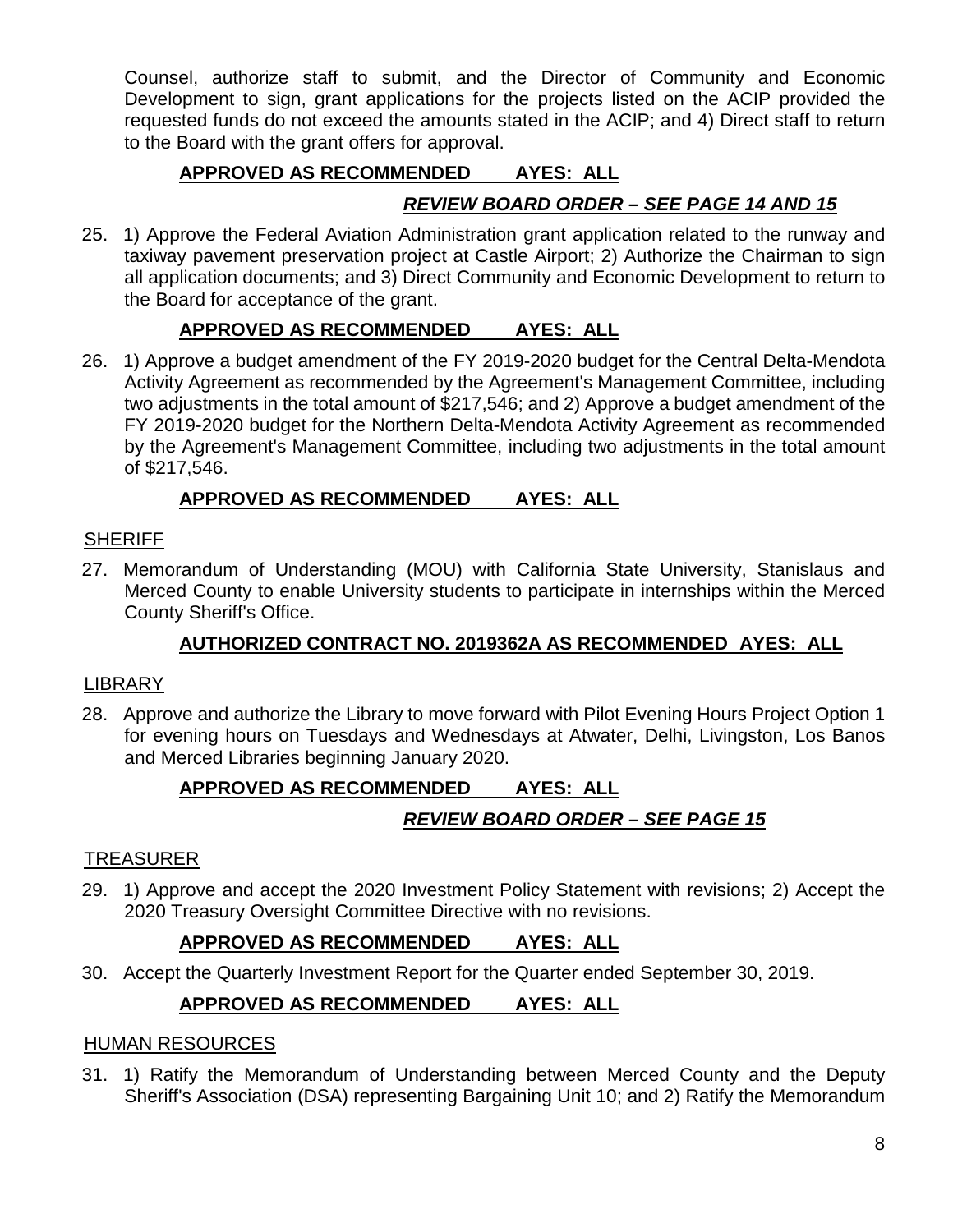of Understanding between Merced County and Merced County Public Safety Service Unit (MCPSSU) representing Bargaining Unit 14.

## **AUTHORIZED CONTRACT NOS. 2019363A (UNIT 10) AND 2019364A (UNIT 14) AS RECOMMENDED AYES: ALL**

## EXECUTIVE OFFICE

32. 1) Confirm the at-will appointment of Yvonnia Brown to Director of Human Services Agency effective January 6, 2020, in accordance with the Human Resources Rules and Regulations 2007-22, Section 2.A.4; and 2) Authorize a temporary transitional pay differential of up to seven and one-half percent (7.5%) during the transition, subject to the approval and discretion of the County Executive Officer.

## **APPROVED AS RECOMMENDED AYES: ALL**

## *REVIEW BOARD ORDER – SEE PAGE 15 AND 16*

33. Approve the following departmental Personnel Modifications: 1.) County Executive Office – Budget Unit 10100: Establish: Budget Manager; Change 1 Deputy County Executive Officer (pos 28) to Budget Manager. 2.) Establish the Budget Manager classification. 3.) Approve amendments to the Salary Allocation Resolution 06-120 and the Position Allocation Resolution 06-120/A.

### **ADOPTED RESOLUTION NOS. 2019-110 (POSITION) AND 2019-111 (SALARY) AS RECOMMENDED AYES: ALL**

## *REVIEW BOARD ORDER – SEE PAGE 16*

### BOARD OF SUPERVISORS

34. Adopt the Board of Supervisors 2020 Calendar for the regularly scheduled meetings.

## **APPROVED AS RECOMMENDED AYES: ALL**

## BOARD APPOINTMENTS

35. 1) Appoint Aaron Barcellos, Alec Smith and David Parreira to serve as members of the Pacheco Water District until December 1, 2023; and 2) Appoint George Delgado and Lance LeVake to serve as members of the Pacheco Water District until December 3, 2021.

## **APPROVED AS RECOMMENDED AYES: ALL**

36. Appoint Tom Teixeira, Dominic Mercurio and Bob Teicheira to serve as members of the Charleston Drainage District until December 1, 2023.

## **APPROVED AS RECOMMENDED AYES: ALL**

## BOARD INFORMATION & POSSIBLE ACTION **ACCEPTED AND PLACED ON FILE AYES: ALL**

37. Fish and Game Commission re: 15-day continuation notice for the California Pacific Herring Fishery Management Plan (Herring FMP) Implementing Regulations, published in the California Regulatory Notice Register July 19, 2019, Notice Number Z2019-0709-05; adopted by the Fish and Game Commission on October 10, 2019 in Valley Center.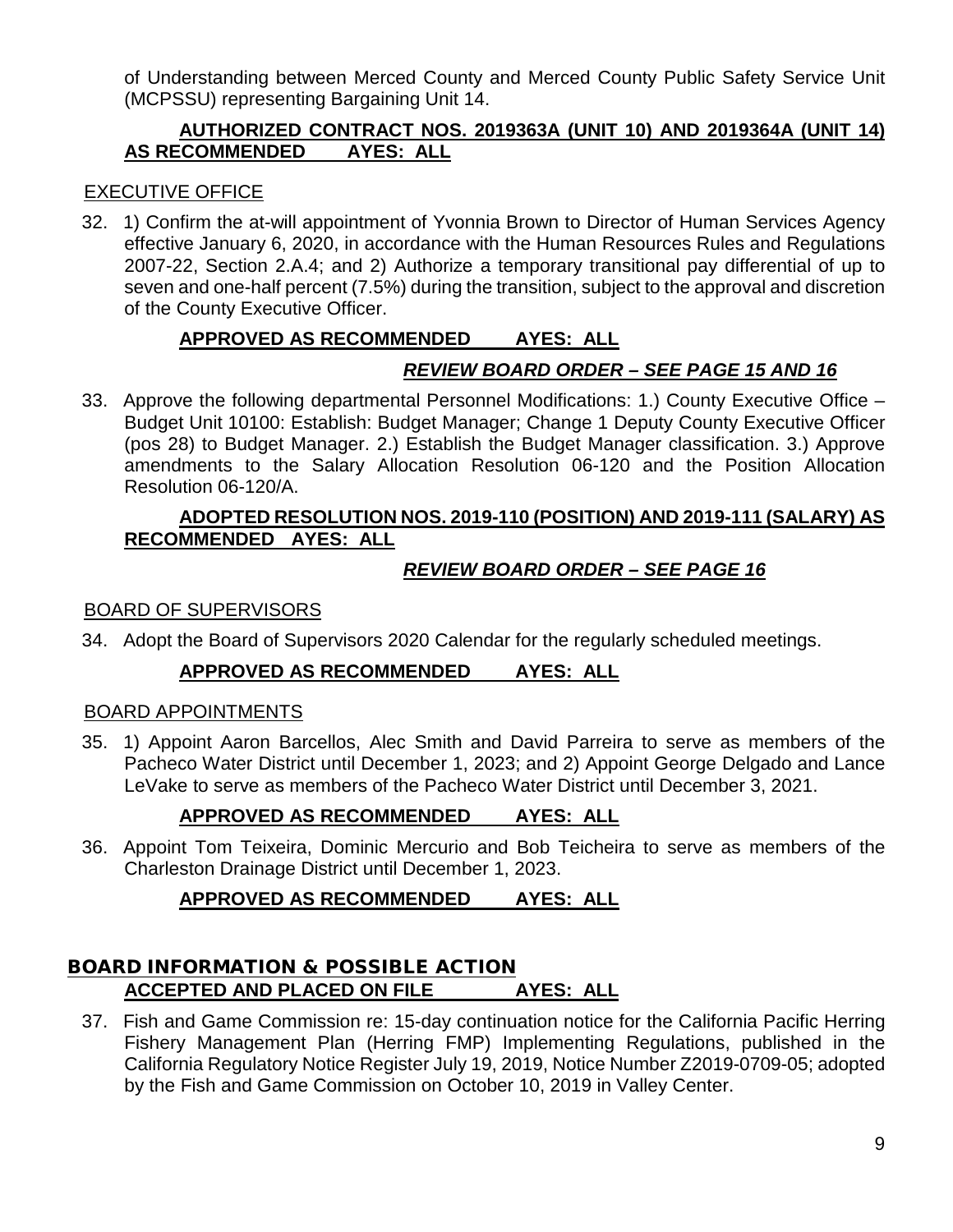38. Board Travel Summaries for period of September, 2019 through November, 2019 pursuant to Government Code Section 53232.3(d).

### **THE BOARD RECESSED TO MEET AS A MERCED COUNTY DELTA-MENDOTA GROUNDWATER SUSTAINABILITY AGENCY AND RECONVENED TO MEET AS A BOARD OF SUPERVISORS**

### **THE BOARD RECESSED TO MEET AS A MERCED COUNTY CHOWCHILLA GROUNDWATER SUSTAINABILITY AGENCY AND RECONVENED TO MEET AS A BOARD OF SUPERVISORS**

### **THE BOARD ADJOURNED THE MEETING AT 2:26 P.M. UNTIL TUESDAY, DECEMBER 10, 2019, AT 10:00 A.M.**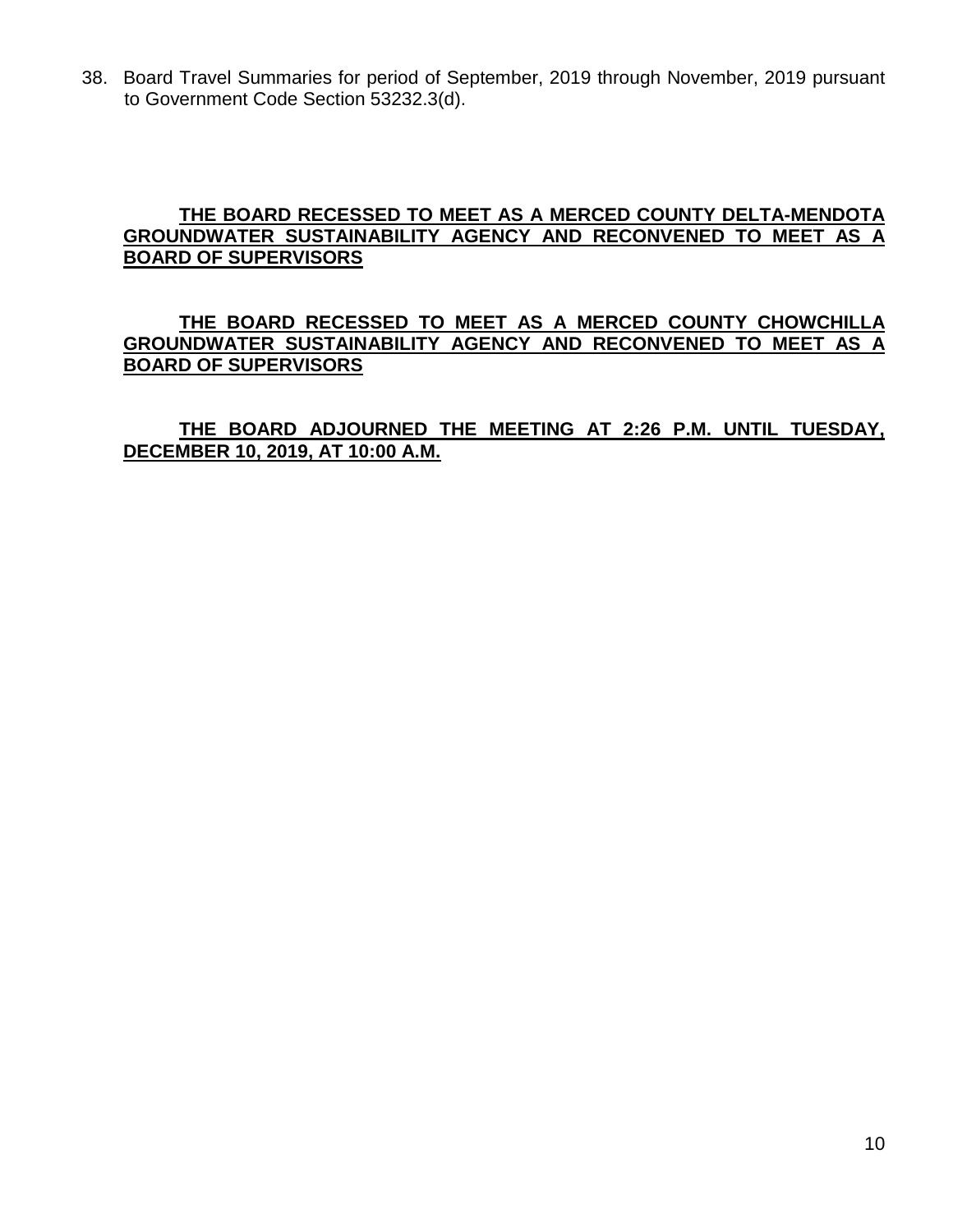## **9:00 A.M. CLOSED SESSION**

## **2019-11-19 PUBLIC OPPORTUNITY**

Chang "Michelle" Xiong, with the Leadership Council for Justice comments that she is excited to see development happening in Merced County and speaks about the sale of the property at Castle. She further states she would like to set up a meeting with Mark Hendrickson. Present: Pareira, Espinoza, Lor, McDaniel, Silveira

### **10:00 A.M. SCHEDULED ITEM**

### **2019-11-19 PUBLIC OPPORTUNITY**

Dr. Frances Robinson, UDW worker states her client passed away and that her heart goes out to caregivers, and further states their wages need to be increased.

Florence Crosen, UDW worker speaks about the need for a wage increase.

Fernando Aguilera, President of Merced Soccer Academy speaks about a tournament that was held last weekend in Turlock and the need for more soccer fields in Merced. Mr. Aguilera introduces soccer player, Alfonso Campos Chavez.

Alfonso Campos Chavez talks about the Merced Soccer Academy program.

Angela Lopez, with the Merced Soccer Academy speaks about the VIPER program and how they work with Probation and the District Attorney's Office.

Katrina, Delhi resident and UDW worker asks why it is so hard to give them a wage increase. Present: Pareira, Espinoza, Lor, McDaniel, Silveira

#### **10:00 A.M. SCHEDULED ITEM 2019-11-19 PRESENTATION – MERCED COMMUNITY COLLEGE BOND MEASURE**

Chris Vitelli, Merced Community College President speaks about what the future looks like for Merced College and the solid foundation and plan that has been put in place. He further states that in March 2020 there will be a bond measure on the ballot and that if voters approve the bond, they will have funds to repair existing buildings in Merced and Los Banos, and to build others. Mr. Vitelli submits brochures in the board bin on Merced College – Preparing Students for Future Success.

Supervisor McDaniel thanks Mr. Vitelli for the update and states that he enjoyed his time he spent at Merced Junior College.

Supervisor Espinoza states that he has heard good things about Merced College and states that his son is a student there. He further states he is excited to hear that the college is bringing their soccer program back.

Mr. Vitelli thanks Supervisor Espinoza for mentioning their soccer program. Present: Pareira, Espinoza, Lor, McDaniel, Silveira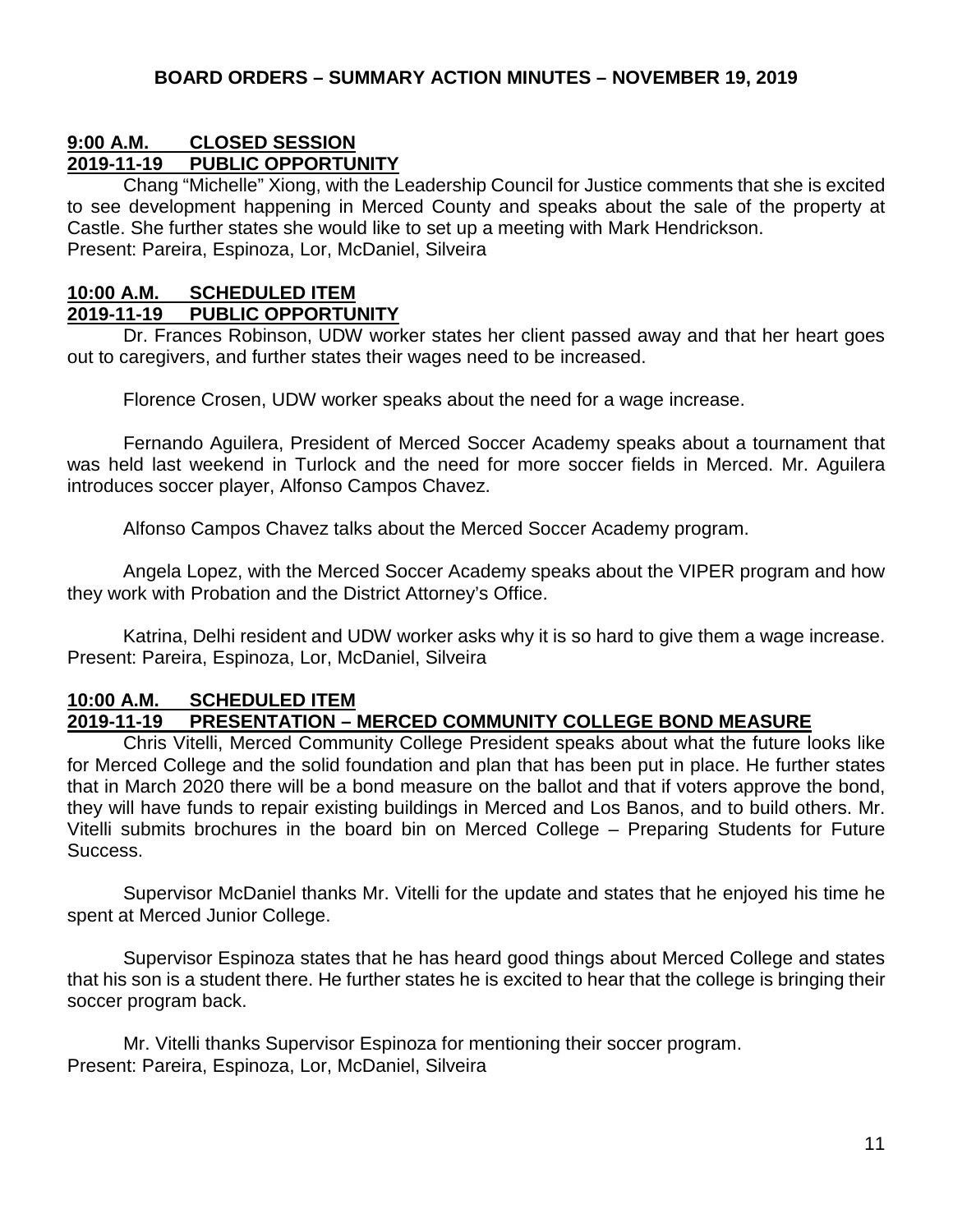#### **10:00 A.M. SCHEDULED ITEM 2019-11-19 PUBLIC HEALTH – FIRST READING – PROPOSED ORDINANCE**

The time and date previously scheduled to conduct a first reading to amend Ordinance No. 1950 – Health Department Fees.

Rebecca Nanyonjo-Kemp reviews the staff report.

Supervisor Pareira questions the fee of \$25 for car seat classes.

Ms. Nanyonjo-Kemp states that they work with law enforcement and that their costs have been low for a period of time and that we need to establish a minimum threshold. She further states that they do work with the court and that the classes are usually just available for offenders.

Supervisor Silveira comments that it's safe to say most attendees have a cost to pay because they are violators.

Upon motion of Supervisor McDaniel, seconded by Supervisor Silveira, duly carried, the Board waives further reading of the proposed ordinance and sets a second reading and possible adoption on December 17, 2019 at 10:00 a.m.

Ayes: Pareira, Espinoza, Lor, McDaniel, Silveira

### **10:00 A.M. SCHEDULED ITEM 2019-11-19 PUBLIC WORKS – SECOND READING – PROPOSED ORDINANCE**

The time and date previously scheduled to conduct a second reading to adopt Ordinances amending the Merced County Building and Fire Codes contained in County Code Chapter 9.24 and Chapters 16.12 through 16.50.

Supervisor McDaniel comments that this is one of the burdens on the builders that the State puts on us.

Upon motion of Supervisor Silveira, seconded by Supervisor McDaniel, duly carried, the Board waives further reading and adopts Ordinance No. 1980 which adopts the 2019 California Building Codes and amends the County Building Codes contained in code chapters 16.12 through 16.50 of the County Code to reflect that adoption.

Ayes: Pareira, Espinoza, Lor, McDaniel, Silveira

Upon motion of Supervisor Silveira, seconded by Supervisor McDaniel, duly carried, the Board waives further reading and adopts Ordinance No. 1981 which adopts the 2019 California Fire Code and amends section 9.24.010 of Chapter 9.24, Title 9, of the County Code to reflect that adoption.

Ayes: Pareira, Espinoza, Lor, McDaniel, Silveira

### **10:00 A.M. SCHEDULED ITEM**

## **2019-11-19 COUNTY EXECUTIVE OFFICE – SECOND READING – PROPOSED ORDINANCE**

The time and date previously scheduled to conduct a second reading to consider an ordinance amending the Sales and Use Tax Code Chapter 5.24.130 of Title 5 of the Merced County Code.

Upon motion of Supervisor Silveira, seconded by Supervisor Lor, duly carried, the Board waives further reading and adopts Ordinance No. 1982 amending the Sales and Use Tax Code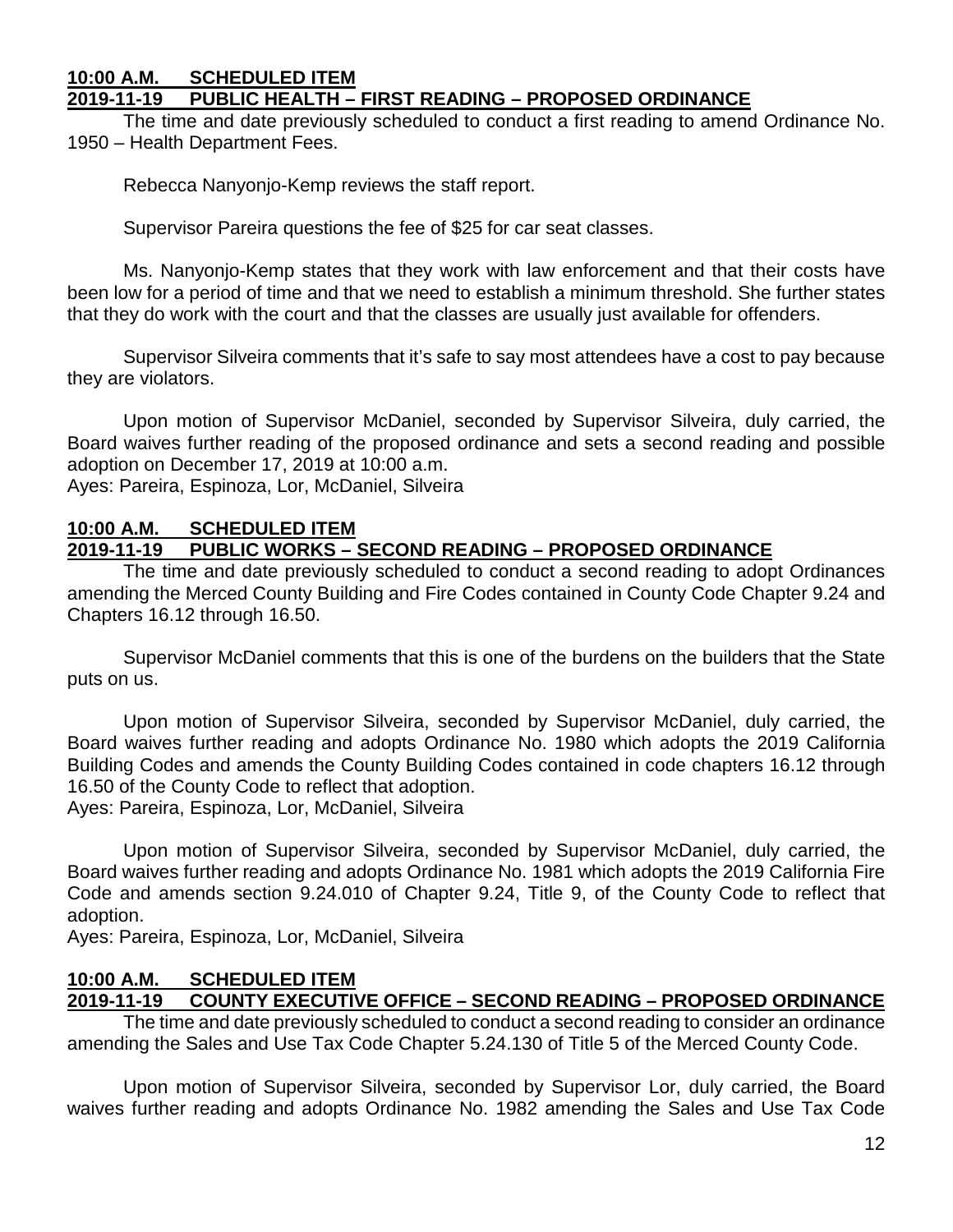Chapter 5.24.130 of Title 5 of the Merced County Code (Amends Ordinance Nos. 1952, 744, 741, 733, 660, 328, 327). Ayes: Pareira, Espinoza, Lor, McDaniel, Silveira

### **10:00 A.M. SCHEDULED ITEM 2019-11-19 COMMUNITY AND ECONOMIC DEVELOPMENT – PUBLIC HEARING**

The time and date previously scheduled to consider approval of General Plan Amendment No. GPA19-003 and Zone Change No. ZC19-004.

Mark Hendrickson, Director of Community and Economic Development reviews the staff report.

Tiffany Ho, Planner reviews power point presentation covering: Request, Background, Land Use/Zoning Map, Consistency, Environmental Review, Public Comment and Staff Recommendations.

The Chairman opens the Public Hearing and asks if there is anyone present wishing to speak.

No one speaks. The Chairman closes the Public Hearing.

Upon motion of Supervisor McDaniel, seconded by Supervisor Silveira, duly carried, the Board determines that no further environmental review is required pursuant to Section 15183 "Projects Consistent with a Community Plan or Zoning".

Ayes: Pareira, Espinoza, Lor, McDaniel, Silveira

Upon motion of Supervisor McDaniel, seconded by Supervisor Silveira, duly carried, the Board adopts Resolution No. 2019-112 for General Plan Amendment No. GPA19-003 to change the land use designation of the parcel from Undesignated to Agricultural; and adopts Ordinance No. 1983 for Zone Change No. ZC19-004 to change the zoning designation of the parcel from Undesignated to A-1 (General Agricultural).

Ayes: Pareira, Espinoza, Lor, McDaniel, Silveira

### **10:00 A.M. SCHEDULED ITEM 2019-11-19 TREASURER-TAX COLLECTOR – PUBLIC HEARING**

The time and date previously scheduled to consider proposed Ordinance entitled "An Ordinance amending the Merced County Treasurer-Tax Collector Fee Schedule" (Amends Ordinance No. 1968 and County Code Chapter 5.56.10).

Karen Adams, Treasurer-Tax Collector gives an overview of the proposed Ordinance.

The Chairman opens the Public Hearing and asks if there is anyone present wishing to speak.

No one speaks. The Chairman closes the Public Hearing.

Upon motion of Supervisor Silveira, seconded by Supervisor McDaniel, duly carried, the Board waives further reading.

Ayes: Pareira, Espinoza, Lor, McDaniel, Silveira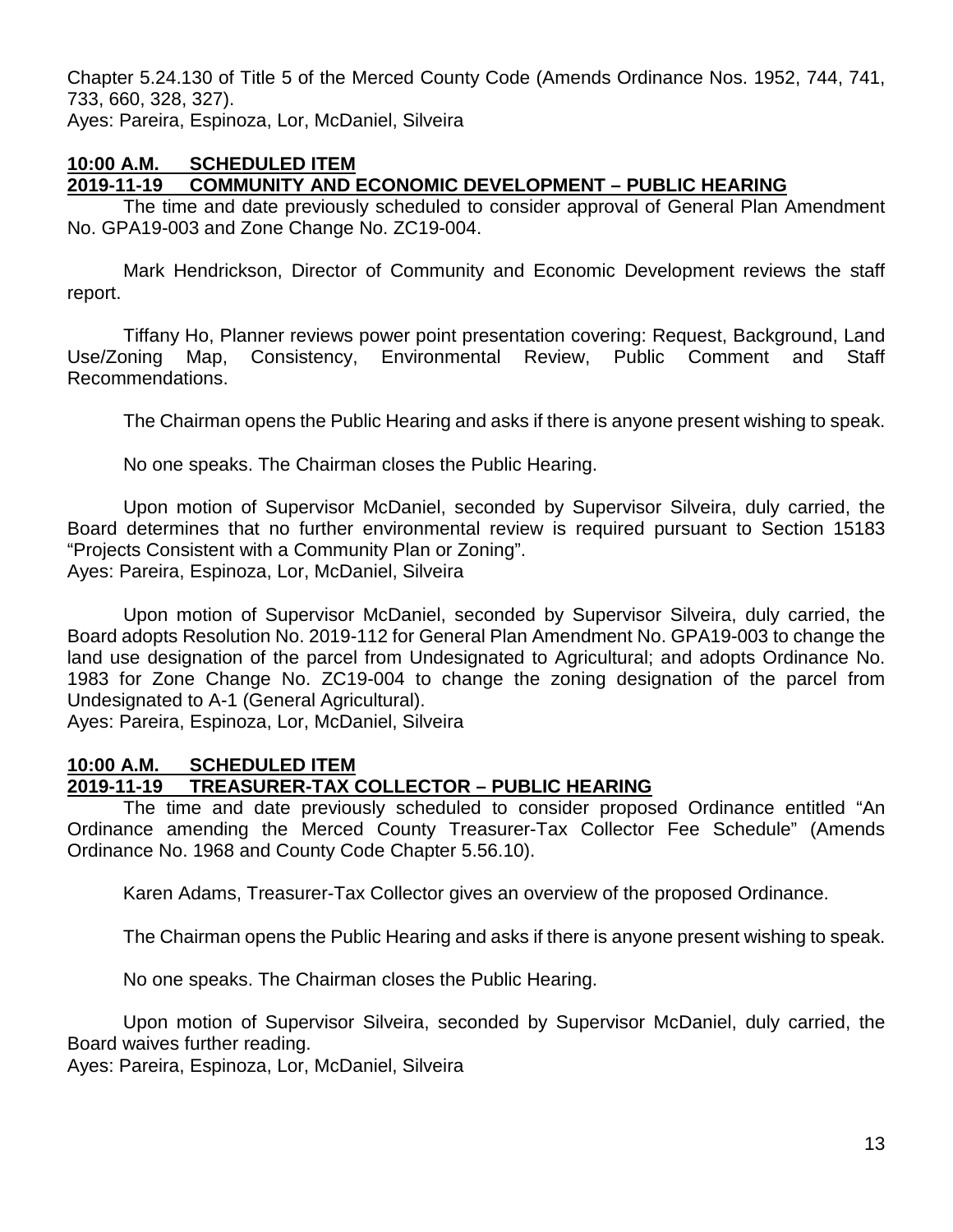Upon motion of Supervisor Silveira, seconded by Supervisor McDaniel, duly carried, the Board adopts Ordinance No. 1984, amending the Merced County Treasurer-Tax Collector Fee Schedule (Amends Ordinance No. 1968 and County Code Chapter 5.56.10). Ayes: Pareira, Espinoza, Lor, McDaniel, Silveira

### **CONSENT ITEM NO. 8**

### **2019-11-19 BOARD OF SUPERVISORS**

The Clerk announces approval of minutes for May 21, 2019, May 21, 2019-Addendum, June 4, 2019, June 18, 2019, July 9, 2019, July 30, 2019, August 13, 2019, August 27, 2019 and August 27, 2019-IHSS is before the Board for consideration.

Jim Brown, County Executive Officer states that the revised minutes for approval were sent to the Board members and that going forward they will be included as part of the agenda packet.

Upon motion of Supervisor McDaniel, seconded by Supervisor Silveira, duly carried, the Board approves minutes for May 21, 2019, May 21, 2019-Addendum, June 4, 2019, June 18, 2019, July 9, 2019, July 30, 2019, August 13, 2019, August 27, 2019 and August 27, 2019-IHSS. Ayes: Pareira, Espinoza, Lor, McDaniel, Silveira

### **ACTION ITEM NO. 17 2019-11-19 PUBLIC WORKS**

The Clerk announces an item to adopt the 2019 Title II Grievance Policy and Procedure, as required under the Americans with Disability Act, to address grievances against the County that allege disability-related discrimination based on the denial of access to facilities, programs or services is before the Board for consideration.

Supervisor Lor comments that she talked to staff about Policy and Procedure and asked that the Board consider in the future removing Policy from the title.

Upon motion of Supervisor Silveira, seconded by Supervisor Lor, duly carried, the Board adopts the 2019 Title II Grievance Policy and Procedure, as required under the Americans with Disabilities Act, to address grievances against the County that allege disability-related discrimination based on the denial of access to facilities, programs or services. Ayes: Pareira, Espinoza, Lor, McDaniel, Silveira

### **ACTION ITEM NO. 24 2019-11-19 COMMUNITY AND ECONOMIC DEVELOPMENT**

The Clerk announces an item to 1) adopt the Castle Airport 5-Year Airport Capital Improvement Plan (ACIP) Annual Update; 2) authorize Chairman to sign all Castle Airport ACIP Data Sheets; 3) after review by County Counsel, authorize staff to submit, and the Director of Community and Economic Development to sign, grant applications for the projects listed on the ACIP provided the requested funds do not exceed the amounts stated in the ACIP; and 4) direct staff to return to the Board with the grant offers for approval is before the Board for consideration.

Chang Xiong, with the Leadership Council for Justice, states they would like to be involved in the process and that they have not seen much on this item yet. She further states they would like to work with the County moving forward with this item and that they are included in the community's input.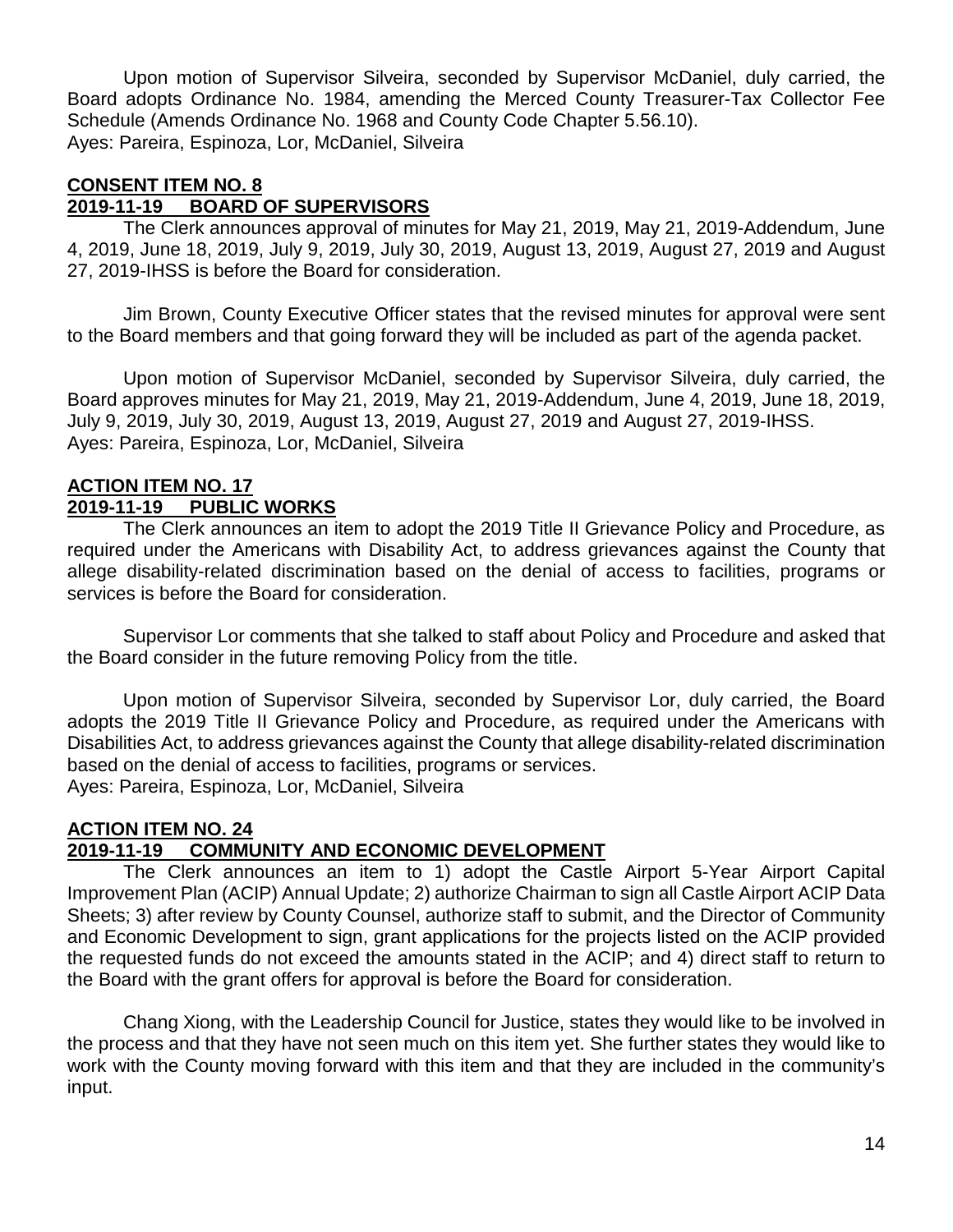Upon motion of Supervisor McDaniel, seconded by Supervisor Silveira, duly carried, the Board adopts the Castle Airport 5-Year Airport Capital Improvement Plan (ACIP) Annual Update; authorizes the Chairman to sign all Castle Airport ACIP Data Sheets; after review by County Counsel, authorizes staff to submit, and the Director of Community and Economic Development to sign, grant applications for the projects listed on the ACIP provided the requested funds do not exceed the amounts stated in the ACIP; and directs staff to return to the Board with the grant offers for approval.

Ayes: Pareira, Espinoza, Lor, McDaniel, Silveira

### **ACTION ITEM NO. 28 2019-11-19 LIBRARY**

The Clerk announces an item to approve and authorize the Library to move forward with Pilot Evening Hours Project Option 1 for evening hours on Tuesdays and Wednesdays at Atwater, Delhi, Livingston, Los Banos and Merced Libraries beginning January 2020 is before the Board for consideration.

Supervisors Lor questions the cost of each of the options.

Amy Taylor, County Librarian responds that the cost of option 1 is \$21,618 and the cost of option 2 is \$17,860.

Supervisor Lor questions why the Library is recommending option 1.

Ms. Taylor responds that option 1 includes the five libraries being open on Tuesday and Wednesday evenings which gives residents availability and more than one evening that they can access the libraries.

Supervisor Lor compliments staff on their work on this and also thanks the Friends of the Merced County Library.

Supervisor Pareira concurs with Supervisor Lor.

Susan Flinspach with the Library Advisory Commission and Friends of the Merced County Library thanks the Board for considering this option and notes that they now can also have events in the evenings for working people.

Upon motion of Supervisor McDaniel, seconded by Supervisor Silveira, duly carried, the Board approves and authorizes the Library to move forward with Pilot Evening Hours Project Option 1 for evening hours on Tuesdays and Wednesdays at Atwater, Delhi, Livingston, Los Banos and Merced Libraries beginning January 2020.

Ayes: Pareira, Espinoza, Lor, McDaniel, Silveira

# **ACTION ITEM NO. 32**

### **2019-11-19 EXECUTIVE OFFICE**

The Clerk announces item to confirm the at-will appointment of Yvonnia Brown to Director of Human Services Agency effective January 6, 2020, in accordance with the Human Resources Rules and Regulations 2007-22, Section 2.A.4; and to authorize a temporary transitional pay differential of up to seven and one-half percent (7.5%) during the transition, subject to the approval and discretion of the County Executive Officer is before the Board for consideration.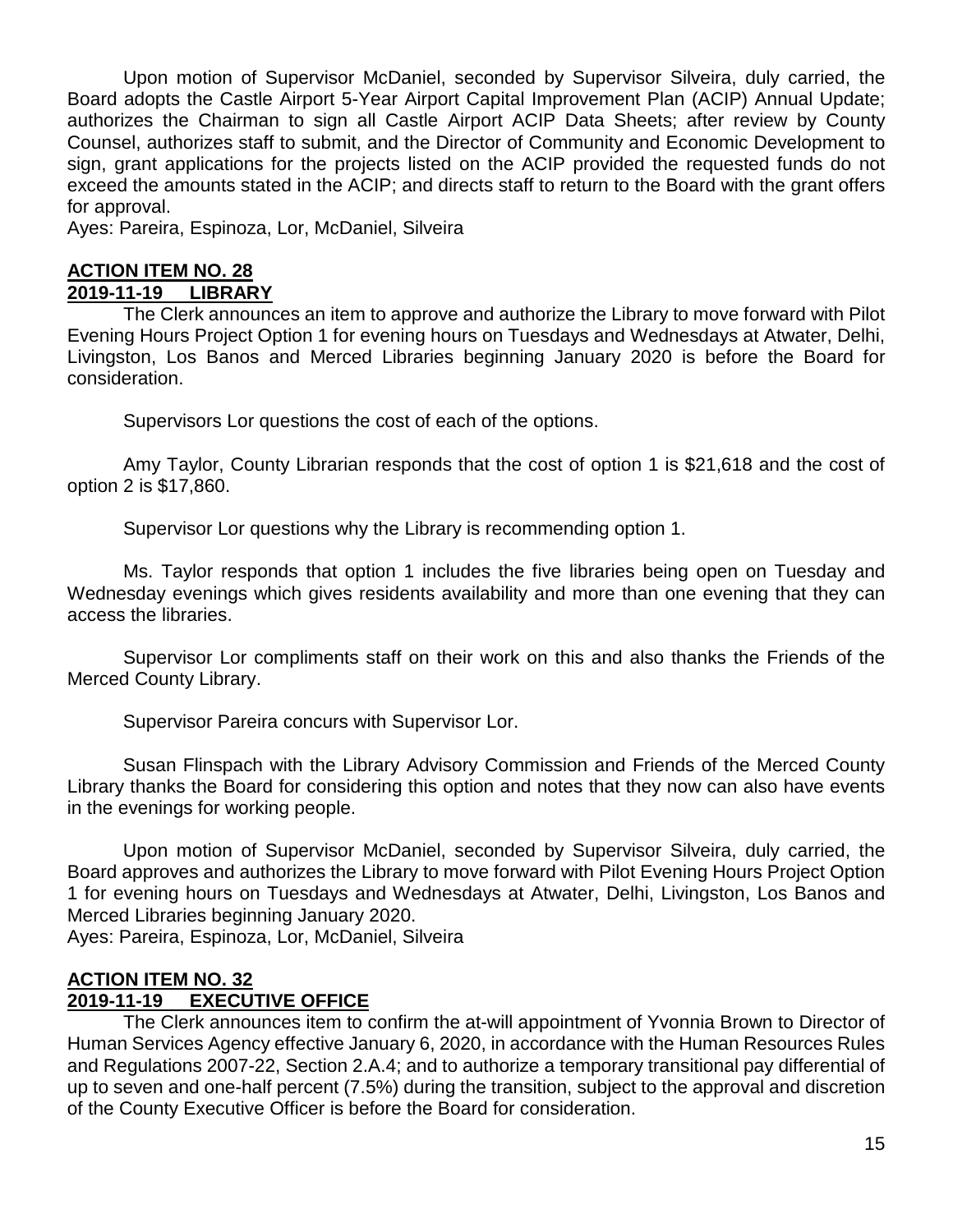Jim Brown, County Executive Officer gives his thanks and appreciation to Mr. Pettygrove for coming out of retirement to serve as the Director of the Human Services Agency. Mr. Brown states that Ms. Brown has been serving as the Behavioral Health and Recovery Services Director for the last 5 ½ years and that her experience is in the Social Services arena and she brings a wealth of experience. He further states that we will be opening up recruitment for the Behavioral Health and Recovery Services Director position.

Upon motion of Supervisor McDaniel, seconded by Supervisor Silveira, duly carried, the Board confirms the at-will appointment of Yvonnia Brown to Director of Human Services Agency effective January 6, 2020, in accordance with the Human Resources Rules and Regulations 2007- 22, Section 2.A.4 and authorizes a temporary transitional pay differential of up to seven and onehalf percent (7.5%) during the transition, subject to the approval and discretion of the County Executive Officer.

Ayes: Pareira, Espinoza, Lor, McDaniel, Silveira

### **ACTION ITEM NO. 33 2019-11-19 EXECUTIVE OFFICE**

The Clerk announces item to approve the following departmental Personnel Modifications: 1) County Executive Office – Budget Unit 10100: Establish: Budget Manager; Change 1 Deputy County Executive Officer (pos 28) to Budget Manager; 2) Establish the Budget Manager classification; 3) Approve amendments to the Salary Allocation Resolution 06-120 and the Position Allocation Resolution 06-120/A is before the Board for consideration.

Supervisor Lor questions that we are eliminating the Deputy County Executive Officer position and adding a Budget Manager position. She states that she would like to see a larger overall plan. She further states that many new positions are being created and we can't just keep creating new positions.

Supervisor Espinoza states that he agrees with Supervisor Lor's comments and that they usually have discussions with the CEO prior to seeing it on the agenda.

Upon motion of Supervisor McDaniel, seconded by Supervisor Silveira, duly carried, the Board approves the following departmental Personnel Modifications: 1) County Executive Office – Budget Unit 10100: Establish: Budget Manager; Change 1 Deputy County Executive Officer (pos 28) to Budget Manager; 2) Establish the Budget Manager classification; and 3) Approve amendments to the Salary Allocation Resolution 06-120 and the Position Allocation Resolution 06- 120/A.

Ayes: Pareira, Espinoza, Lor, McDaniel, Silveira

### **1:30 P.M. PUBLIC FORUM - ICE ACCESS**

The Chairman opens the Public Forum and turns it over to County Executive Officer, James Brown.

Jim Brown, County Executive Officer states that they will walk through some components of the Truth Act and that we have interpreters available.

The Chairman gives a statement clarifying the reason for the public forum and that it is not a dialogue. The Chairman also reviews the time limit for public comment.